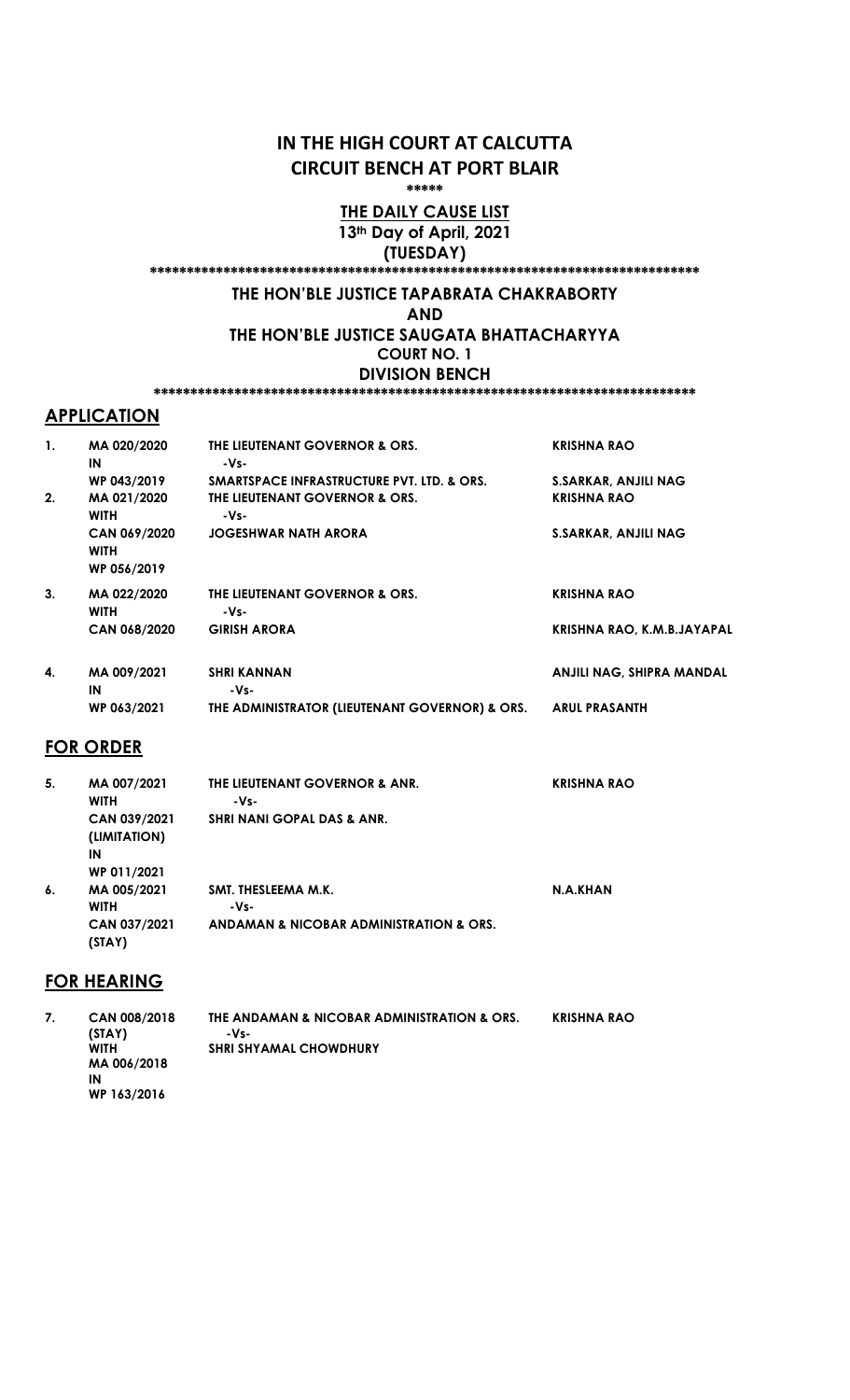## IN THE HIGH COURT AT CALCUTTA CIRCUIT BENCH AT PORT BLAIR

\*\*\*\*\*

### **THE DAILY CAUSE LIST** 13<sup>th</sup> Day of April, 2021 (TUESDAY)

\*\*\*\*\*\*\*\*\*\*\*\*\*\*\*\*\*\*\*\*\*\*\*\*\*\*\*\*\*\*\*\*\*\*\*\*\*\*\*\*\*\*\*\*\*\*\*\*\*\*\*\*\*\*\*\*\*\*\*\*\*\*\*\*\*\*\*\*\*\*\*\*\*\*\*\*\*\*\*\*\*

#### THE HON'BLE JUSTICE TAPABRATA CHAKRABORTY COURT NO. I

SINGLE BENCH

\*\*\*\*\*\*\*\*\*\*\*\*\*\*\*\*\*\*\*\*\*\*\*\*\*\*\*\*\*\*\*\*\*\*\*\*\*\*\*\*\*\*\*\*\*\*\*\*\*\*\*\*\*\*\*\*\*\*\*\*\*\*\*\*\*\*\*\*\*\*\*\*\*\*\*\*\*\*\*\*\*

|     | <b>MOTION</b> |                                                     |                                      |
|-----|---------------|-----------------------------------------------------|--------------------------------------|
| 1.  | WP 076/2020   | <b>SHRI JOHN WESLEY</b><br>-Vs-                     | <b>K.VIJAY KUMAR</b>                 |
|     |               | THE ANDAMAN & NICOBAR ADMINISTRATION & ORS.         | KRISHNA RAO, M.P.KAMARAJ, A.PRASANTH |
| 2.  | CRR 006/2021  | <b>SHRIZUBAIR P.K.</b>                              | <b>MOHD. TABRAIZ</b>                 |
|     |               | -Vs-<br>THE STATE                                   |                                      |
| 3.  | WP-A 117/2021 | SHRI FRANCIS KISPOTTA & ORS.<br>$-Vs-$              | K.M.B.JAYAPAL, G.MINI                |
|     |               | THE ANDAMAN & NICOBAR ADMINISTRATION & ORS.         |                                      |
| 4.  | WP-A 118/2021 | <b>SHRI POULUS ANAND</b><br>-Vs-                    | K.M.B.JAYAPAL, G.MINI                |
|     |               | THE ANDAMAN & NICOBAR ADMINISTRATION & ORS.         |                                      |
| 5.  | WP-A 119/2021 | <b>SHRI LORENCE MINJ</b><br>-Vs-                    | K.M.B.JAYAPAL, G.MINI                |
|     |               | THE ANDAMAN & NICOBAR ADMINISTRATION & ORS.         |                                      |
| 6.  | WP-A 120/2021 | <b>SHRI DOMINIC BARLA</b><br>$-Vs-$                 | K.M.B.JAYAPAL, G.MINI                |
|     |               | THE ANDAMAN & NICOBAR ADMINISTRATION & ORS.         |                                      |
| 7.  | WP-A 121/2021 | SMT. SUSANTI TIRKEY & ORS.                          | K.M.B.JAYAPAL, G.MINI                |
|     |               | -Vs-<br>THE ANDAMAN & NICOBAR ADMINISTRATION & ORS. |                                      |
| 8.  | WP-A 122/2021 | <b>SHRI MATEL MINJ &amp; ANR.</b><br>$-Vs-$         | K.M.B.JAYAPAL, G.MINI                |
|     |               | THE ANDAMAN & NICOBAR ADMINISTRATION & ORS.         | <b>AJAY MANDAL</b>                   |
| 9.  | WP-A 123/2021 | <b>SHRI MANGAL GURIA &amp; ANR.</b><br>-Vs-         | K.M.B.JAYAPAL, G.MINI                |
|     |               | THE ANDAMAN & NICOBAR ADMINISTRATION & ORS.         | <b>AJAY MANDAL</b>                   |
| 10. | WP 125/2021   | <b>SMT. SUKRI DEVI &amp; ORS.</b><br>-Vs-           | ARUN S.KUMAR, B.S.BURMAN             |
|     |               | THE TEHSILDAR & ANR.                                |                                      |
| 11. | WP 141/2021   | <b>SHRI A.JOBOY</b><br>-Vs-                         | K.M.B.JAYAPAL, G.MINI                |
|     |               | THE ANDAMAN AND NICOBAR ADMINISTRATION & ANR.       |                                      |
| 12. | WP 139/2021   | <b>SHRI ABDUL KHALIQUE</b><br>-Vs-                  | ARUN S.KUMAR, B S.BURMAN             |
|     |               | THE DEPUTY COMMISSIONER & ORS.                      |                                      |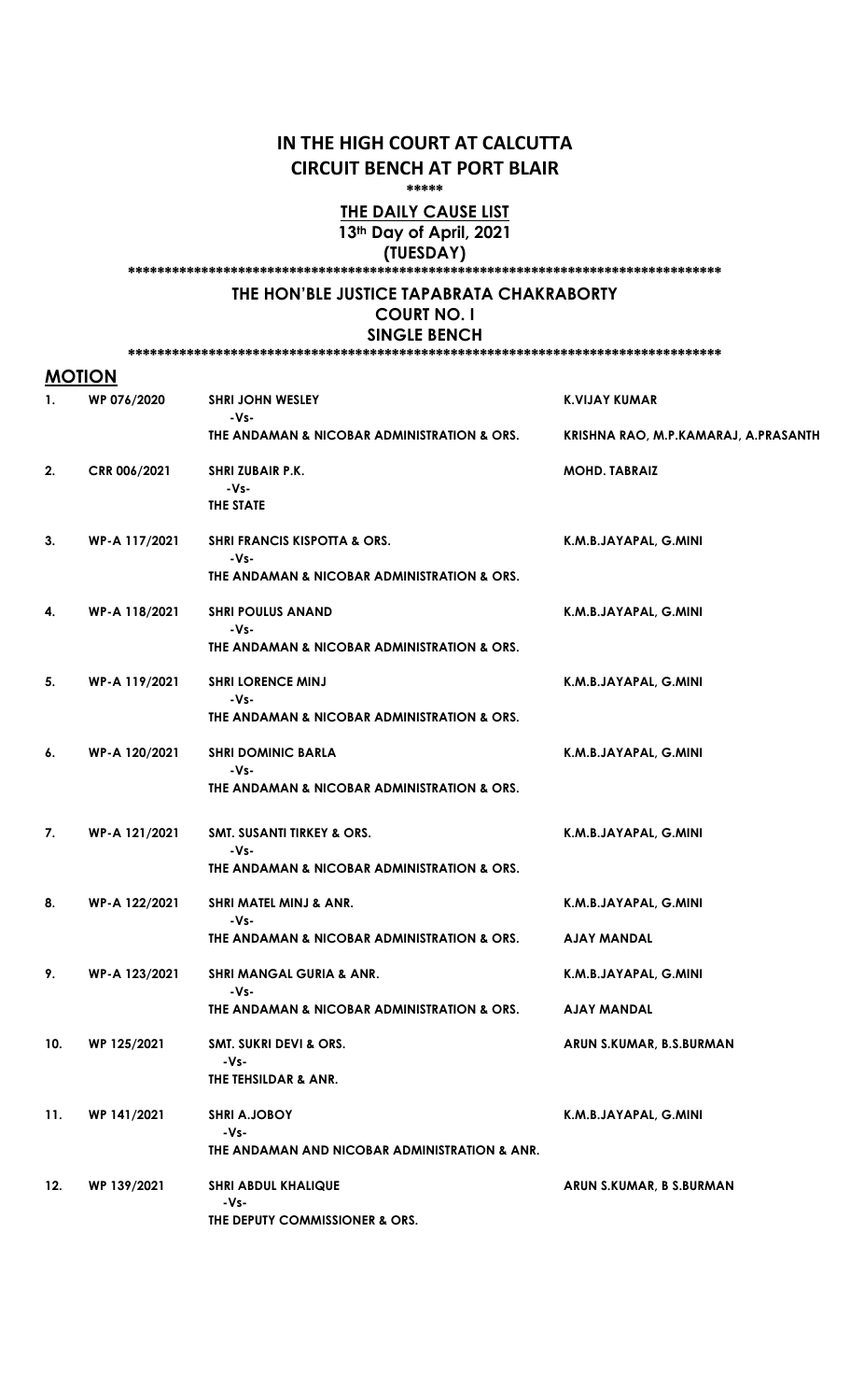| 13. | WP 149/2021          | <b>SHRI SHANMUKHA @ T.SHANMUKHA RAO</b><br>-Vs- | <b>ANJILI NAG, V.K.BISWAS</b>  |
|-----|----------------------|-------------------------------------------------|--------------------------------|
|     |                      | THE DIRECTOR, DIRECTORATE OF TRANSPORT & ANR.   | <b>KRISHNA RAO</b>             |
| 14. | WP 150/2021          | SMT. E.SHYAMALA<br>-Vs-                         | ANJILI NAG, V.K.BISWAS         |
|     |                      | THE TEHSILDAR & ORS.                            | <b>KRISHNA RAO</b>             |
| 15. | WP-A 146/2021        | <b>SMT. PALANIAMMAL</b><br>$-Vs-$               | RAKESH KUMAR, SRIJA DAS        |
|     |                      | THE HON'BLE LT. GOVERNOR & ORS.                 |                                |
| 16. | WP-A 151/2021        | <b>SMT. V.PANDI SELVI</b><br>$-Vs-$             | RAKESH KUMAR, SRIJA DAS        |
|     |                      | THE ANDAMAN AND NICOBAR ADMINISTRATION & ORS.   |                                |
| 17. | WP-A 152/2021        | <b>SHRI ARULANDY</b><br>-Vs-                    | <b>RAKESH KUMAR, SRIJA DAS</b> |
|     |                      | THE ANDAMAN AND NICOBAR ADMINISTRATION & ORS.   |                                |
| 18. | WP-A 153/2021        | <b>SHRI RAKESH KUMAR YADAV</b><br>-Vs-          | RAKESH KUMAR, SRIJA DAS        |
|     |                      | THE ANDAMAN AND NICOBAR ADMINISTRATION & ORS.   |                                |
|     | <b>APPLICATION</b>   |                                                 |                                |
| 19. | RVW 102/2020<br>WITH | THE UNION OF INDIA & ORS.<br>$V_{\rm c}$        | <b>ARUL PRASANTH</b>           |

| .   | NY IN IV <i>li</i> Eulu<br><b>WITH</b>     | $\mathbf{H}$ . The origin of the state $\mathbf{H}$<br>$-Vs-$          | ANVL I NAJARILI                                         |
|-----|--------------------------------------------|------------------------------------------------------------------------|---------------------------------------------------------|
|     | CAN 038/2021                               | ANDAMAN PLANTATION & DEVELOPMENT<br><b>CORPORATION PRIVATE LIMITED</b> | RAJA BASU CHOUDHURY, ASIF HUSSAIN JYOTI<br><b>SINGH</b> |
| 20. | <b>CRAN 012/2021</b><br>IN<br>CRR 027/2019 | SHRI N.KRISHNAN<br>$-Vs-$<br>SMT. VINITA KUMARI & ANR.                 | K.M.B.JAYAPAL, G.MINI                                   |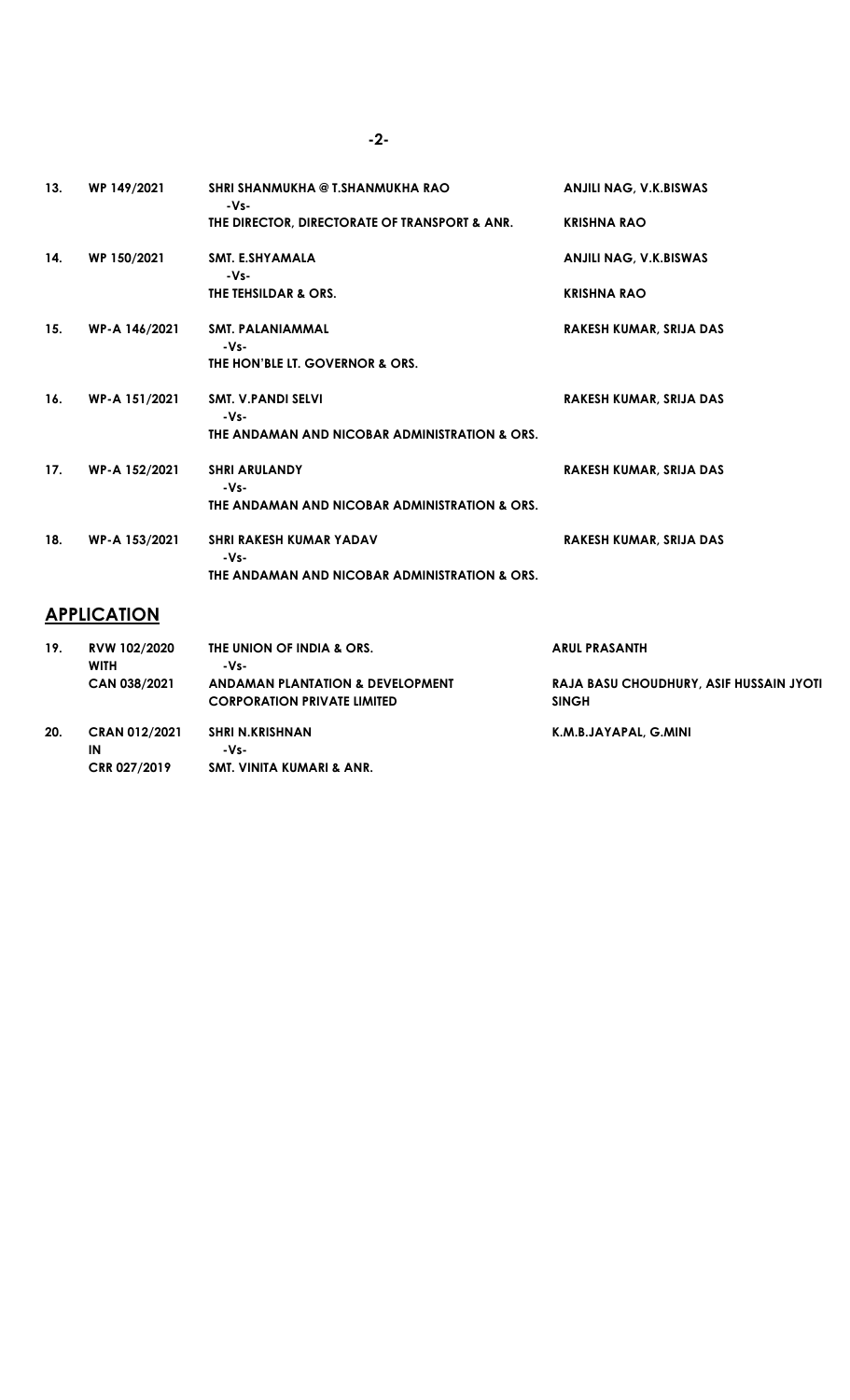## IN THE HIGH COURT AT CALCUTTA CIRCUIT BENCH AT PORT BLAIR

\*\*\*\*\*

### **THE DAILY CAUSE LIST** 13th Day of April, 2021 (TUESDAY)

### \*\*\*\*\*\*\*\*\*\*\*\*\*\*\*\*\*\*\*\*\*\*\*\*\*\*\*\*\*\*\*\*\*\*\*\*\*\*\*\*\*\*\*\*\*\*\*\*\*\*\*\*\*\*\*\*\*\*\*\*\*\*\*\*\*\*\*\*\*\*\*\*\*\*\*\*\*\*\*\*\*

#### THE HON'BLE JUSTICE SAUGATA BHATTACHARYYA COURT NO. II

SINGLE BENCH

\*\*\*\*\*\*\*\*\*\*\*\*\*\*\*\*\*\*\*\*\*\*\*\*\*\*\*\*\*\*\*\*\*\*\*\*\*\*\*\*\*\*\*\*\*\*\*\*\*\*\*\*\*\*\*\*\*\*\*\*\*\*\*\*\*\*\*\*\*\*\*\*\*\*\*\*\*\*\*\*\*

#### TO BE MENTIONED

| 1.  | WP 137/2013   | <b>SMTI. AYERA AZIZ</b><br>-Vs-                                                | <b>ROSHAN GEORGE</b>                      |
|-----|---------------|--------------------------------------------------------------------------------|-------------------------------------------|
|     |               | THE CHIEF SECRETARY & ORS.                                                     | S.K.MANDAL, H.R.BAHADUR                   |
|     | <b>MOTION</b> |                                                                                |                                           |
| 2.  | WP 103/2021   | <b>SHRI SUKH DEV SINGH &amp; ORS.</b><br>-Vs-                                  | ANJILI NAG, SHIPRA MANDAL                 |
|     |               | THE LIEUTENANT GOVERNOR & ORS.                                                 | <b>ARUL PRASANTH</b>                      |
| 3.  | WP 115/2021   | <b>SHRI ABDUL GAFFAR &amp; ORS</b><br>-Vs-                                     | ANJILI NAG, SHIPRA MANDAL                 |
|     |               | THE LIEUTENANT GOVERNOR & ORS.                                                 | <b>ARUL PRASANTH</b>                      |
| 4.  | WP 127/2021   | <b>SHRI R.DILLESWAR RAO</b><br>-Vs-                                            | <b>S.GLORIA MARY</b><br>AJAY KUMAR MANDAL |
|     |               | THE HON'BLE LIEUTENANT GOVERNOR & ORS.                                         |                                           |
| 5.  | WP 128/2021   | <b>SHRI G.BHASKAR &amp; ANR.</b><br>-Vs-                                       | ANJILI NAG, SHIPRA MANDAL                 |
| 6.  | WP 136/2021   | THE LIEUTENANT GOVERNO (ADMINISTRATOR) & ORS.<br><b>K.SRINIVAS RAO</b><br>-Vs- | AJAY KUMAR MANDAL<br><b>TASNEEM</b>       |
|     |               | THE ANDAMAN AND NICOBAR ADMINISTRATION & ORS.                                  | S.C.MISHRA, AJAY KUMAR MANDAL             |
| 7.  | WP 137/2021   | <b>SAJU K.MOIDEEN</b><br>-Vs-                                                  | <b>TASNEEM</b>                            |
|     |               | THE ANDAMAN AND NICOBAR ADMINISTRATION & ORS.                                  | S.C.MISHRA, AJAY KUMAR MANDAL             |
| 8.  | WP 140/2021   | K.ABHISHEK<br>-Vs-                                                             | <b>TASNEEM</b>                            |
|     |               | THE ANDAMAN AND NICOBAR ADMINISTRATION & ORS.                                  | S.C.MISHRA, AJAY KUMAR MANDAL             |
| 9.  | WP 142/2021   | <b>K.PERIYASWAMY</b><br>-Vs-                                                   | <b>TASNEEM</b>                            |
|     |               | THE ANDAMAN AND NICOBAR ADMINISTRATION & ORS.                                  | S.C.MISHRA, AJAY KUMAR MANDAL             |
| 10. | WP 143/2021   | <b>SHRI G.SATYANARAYANA</b><br>-Vs-                                            | <b>TASNEEM</b>                            |
|     |               | THE ANDAMAN AND NICOBAR ADMINISTRATION & ORS.                                  | <b>KRISHNA RAO, S.C.MISHRA</b>            |
| 11. | WP 124/2021   | SHRI M.NOKRAJ<br>-Vs-                                                          | <b>RAKESH KUMAR</b>                       |
|     |               | THE UNION OF INDIA & ORS.                                                      | <b>TULSI LALL</b>                         |
| 12. | WP-A 155/2021 | SMT. SEEMA DEVI<br>-Vs-                                                        | K.M.B.JAYAPAL, G.MINI                     |
|     |               | THE ANDAMAN & NICOBAR ADMINISTRATION & ANR.                                    |                                           |
| 13. | WP-A 157/2021 | SMT. P.ACHAMMA<br>-Vs-                                                         | K.M.B.JAYAPAL, G.MINI                     |
|     |               | THE ANDAMAN & NICOBAR ADMINISTRATION & ANR.                                    |                                           |
| 14. | WP 158/2021   | SHRI MUKUNDA MONDAL<br>-Vs-                                                    | <b>ARUN S.KUMAR</b>                       |
|     |               | THE SECRETARY, STATE TRANSPORT AUTHORITY & ORS.                                |                                           |